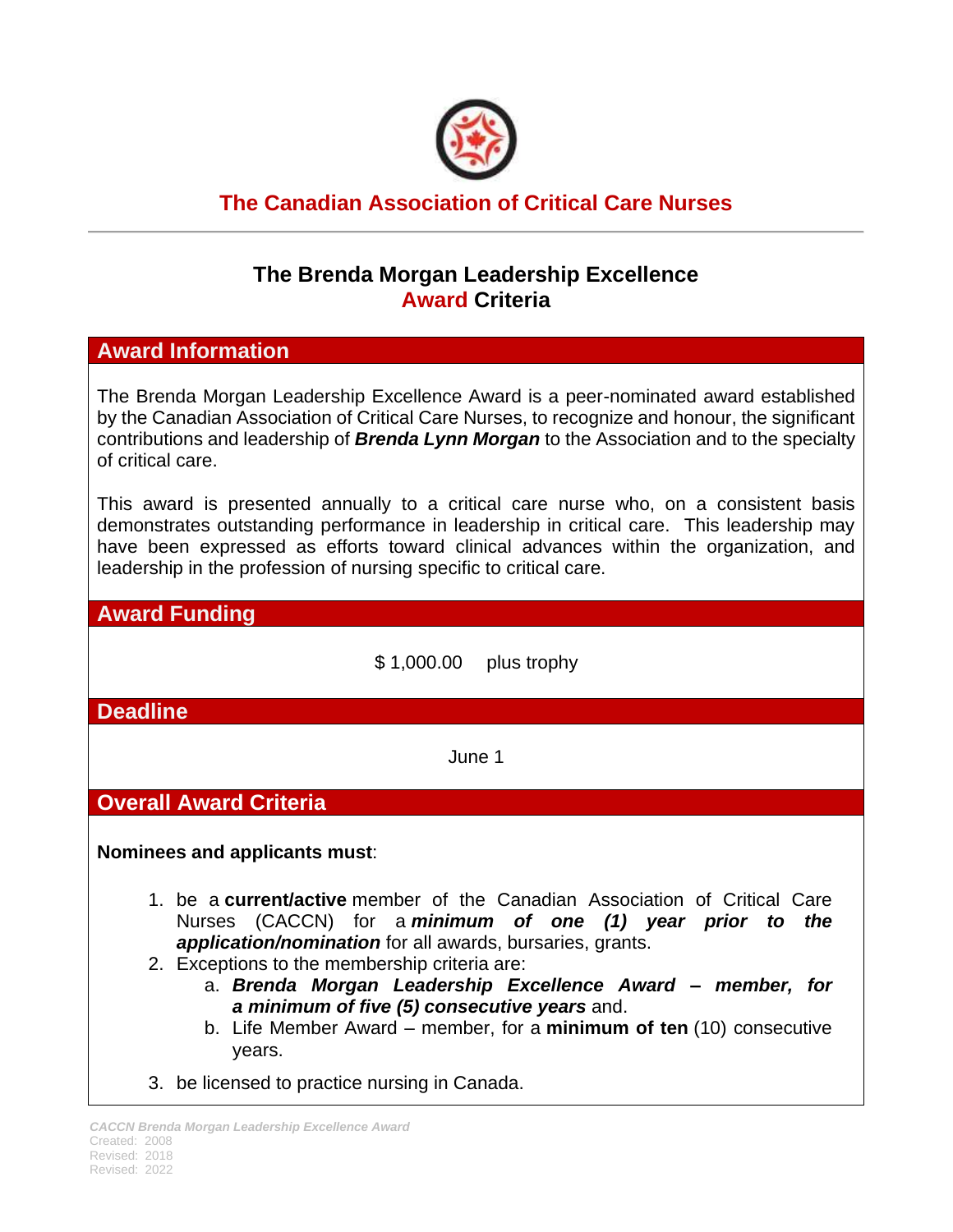- 4. complete the application/nomination via the online award, bursary, and grant submission system.
- 5. provide signed applications and/or nomination letters (physical or electronic signatures accepted), where required.
- 6. provide contact information for applicants, nominees and those providing character references, chapter and/or national involvement, to verify authenticity, where required.

### **Award Specific Criteria**

The nominee will have consistently demonstrated qualities of leadership, considered a visionary and an innovator in advancing the goals of critical care nursing.

The nominee must:

- 1. be an active member of CACCN for a minimum of five (5) consecutive years.
- 2. have a minimum of five (5) years of critical care nursing experience.
- 3. be registered to practice nursing in Canada.
- 4. hold a valid Canadian Nurses Association specialty certification in critical care nursing (preferred).

# **Award Specific Criteria (cont.)**

The nomination package must **clearly outline**, how the nominee:

- 1. contributes or has contributed to CACCN at the chapter and/or national levels.
- 2. demonstrates leadership in the specialty of critical care.
- 3. engages others in the specialty of critical care nursing.
- 4. role models and facilitates:
	- a. professional self-development and lifelong learning.
	- b. teamwork and collaboration.
	- c. positive communication skills.
	- d. respect and integrity.
	- e. conflict resolution skills. and
	- f. innovation and/or vision related to critical care nursing practice.

## **Award Submission Process**

- 1. Two nomination letters in support of the nominee must be provided:
	- a. One letter of support must be written by an active CACCN member, in good standing.